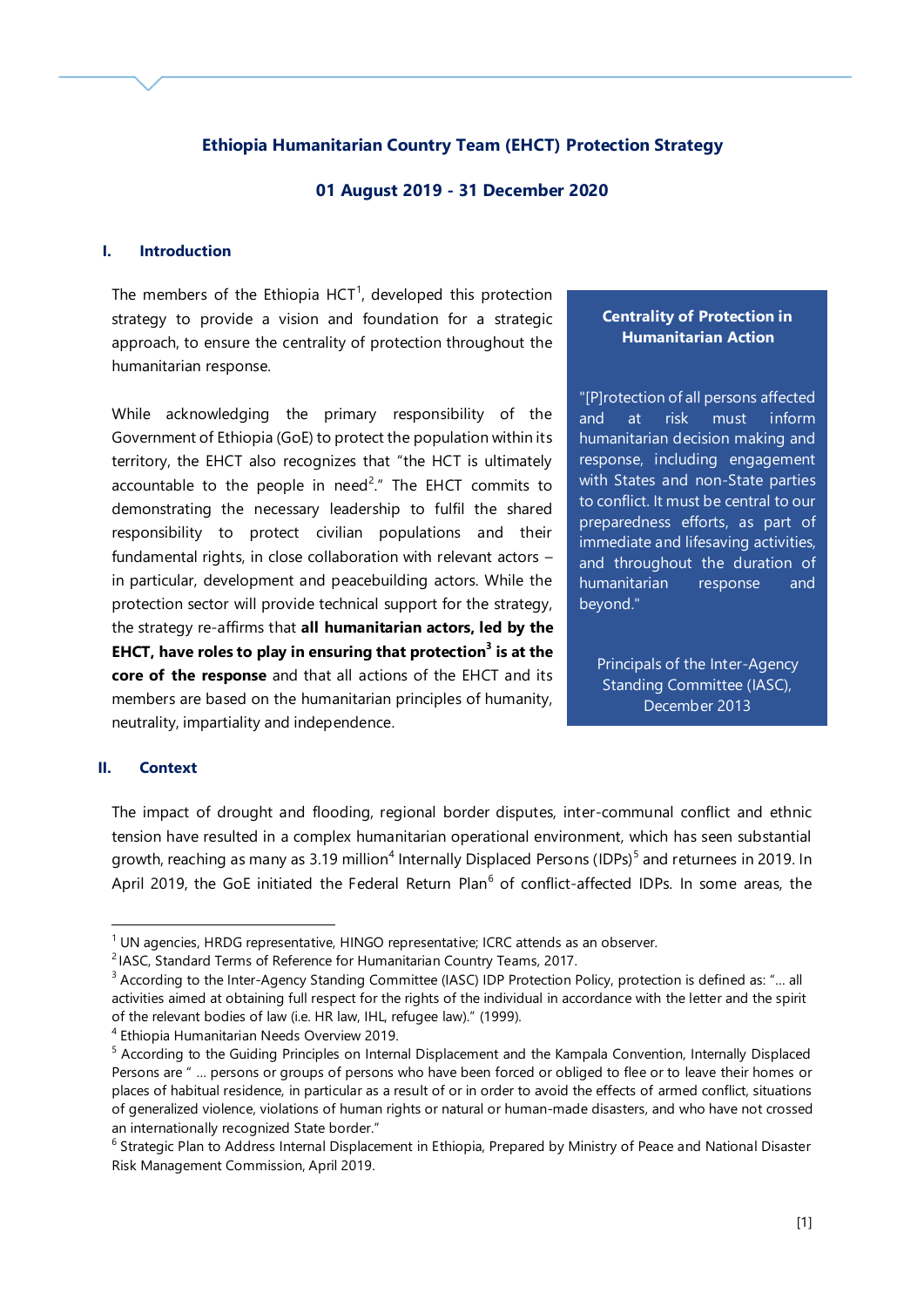situation remains tense and conditions for voluntary, safe and dignified returns<sup>7</sup> were not met prior to the implementation of the plan. In other places, the returns have been peaceful and investments are needed to help displacement-affected communities recover.

Ethiopia has an obligation to protect its citizens. State authorities cannot forcibly expose individuals to situations under which their basic human rights may be violated. Further, all Ethiopian nationals have the right to freedom of movement, as per Article 32 of the 1995 Constitution<sup>8</sup>. Return modalities adopted by the GoE should be improved. For example, assistance should not be discontinued in areas of displacement and IDP sites should not be dismantled as a means of leaving IDPs with no option other than to return.

The relatively peaceful transition of power and a host of reforms initiated by Prime Minister Abiy Ahmed have resulted in the opening of the political space with progress on key reform areas, such as the Civil Society Organizations (CSO) Proclamation<sup>9</sup>, the Refugee Proclamation<sup>10</sup>, electoral laws, judicial reform among others. In April 2019, the Ministry of Foreign Affairs, jointly with UNHCR and support from ICRC, held a consultative workshop on the Kampala Convention with the GoE and regional authorities in which the outcomes of the workshop were overwhelmingly positive. Political will for ratification and drafting of national legislation is present. Political reforms are expected to continue in the lead-up to the 2020 elections. However, a setback was the indefinite postponement of the national census, which was initially scheduled for April 2019.

In addition to more recent displacement due to conflict, a substantial number of persons find themselves in a protracted state of climate-affected displacement for the last three or more years with no durable solutions on the horizon. Many, especially in the Afar and Somali regions, are pastoralists, whose animals died, and who have no livelihood skills beyond animal husbandry. To address these issues, the humanitarian community is contributing to a Durable Solutions Initiative (DSI), which is currently under development by the GoE, the United Nations and other partners. Modelled after good practices, the DSI in Ethiopia seeks to provide a principled operational framework within which to work on durable solutions in the country.<sup>11</sup>

To ensure that IDPs will be able to return, locally integrate or effectively relocate in a sustainable manner, the root causes of displacement need to be addressed. Particular attention should be given to women affected by displacement and conflict. In addition to IDP populations' engagement and active participation in decision-making, particular attention to women's participation in durable solutions decision making will help enhance not only their own safety and well-being, but the initiative as a whole.

### **III. Priority Strategic Objectives**

1

For the period 2019-2020, the EHCT, under the leadership of the Resident Coordinator (RC) / Humanitarian Coordinator (HC), prioritizes four strategic objectives:

 $7$  Guiding Principle 15 (d) emphasizes that internally displaced persons have the "right to be protected against forcible return to or resettlement in any place in which their life, safety, liberty or health would be at risk". This prohibition is echoed in Article 9 (2) (3) of the Kampala Convention, which Ethiopia has signed but not yet ratified. <sup>8</sup> 1995 Federal Democratic Republic of Ethiopia Constitution.

<sup>&</sup>lt;sup>9</sup> Organizations of Civil Societies Proclamation No. 1113/2019.

<sup>&</sup>lt;sup>10</sup> Refugees Proclamation No. 1110/2019.

 $11$  The overarching aim of the DSI is to ensure political ownership and leadership at the highest levels and linking the necessary humanitarian, development and peace actors to support durable solutions for IDPs.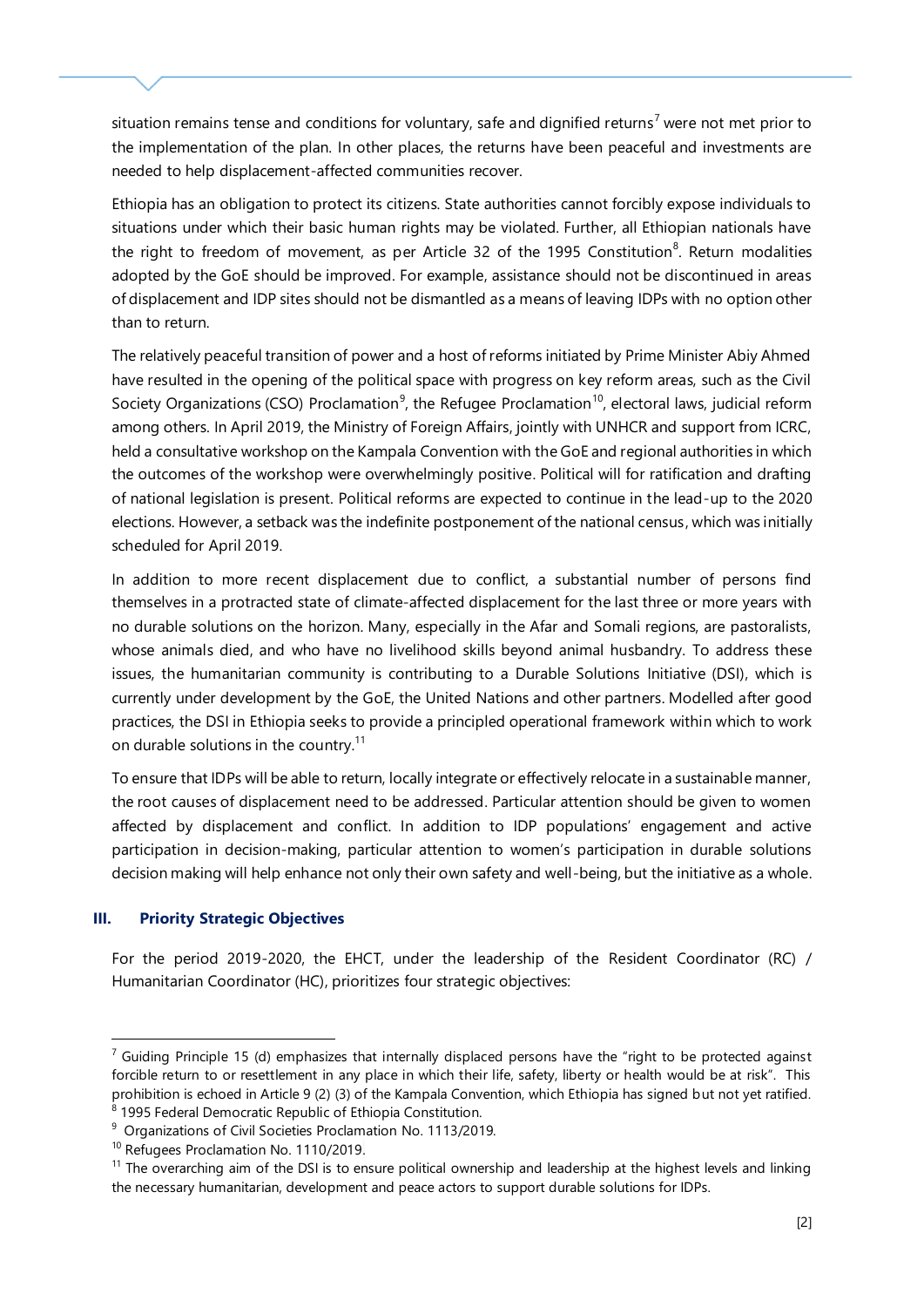**1. Humanitarian assistance is extended to the most vulnerable persons, based on humanitarian needs, not status, in accordance with humanitarian principles and in a protection-sensitive manner.** 

The humanitarian community agrees that assistance should be provided to persons based on need and not status and should be in line with the humanitarian principles. Additionally, humanitarian assistance should be sensitive to the needs of affected host communities, conscious of the "do no harm" principle to avoid exacerbating stigma and tensions between communities. Humanitarian assistance should be delivered in a way that promotes gender equality by ensuring the participation and inclusion of women and adolescents. Community representatives, including women and adolescents, should participate in intervention planning and implementation.

In line with the above, joint targeting guidelines have been established by the EHCT, and members of the EHCT must insist the guidelines are followed, to identify persons in need regardless of status, in a location before proceeding with the provision of humanitarian assistance. In addition, all humanitarian actors must be accountable to the affected population and have an obligation to establish information dissemination, as well as feedback and complaints mechanisms, in line with human rights principles, including protection against sexual exploitation and abuse. Such mechanisms should be established or strengthen with inputs from the affected populations to promote acceptability, transparency and accessibility. Sexual exploitation and abuse (SEA) by humanitarian actors, constitutes a failure of the humanitarian response, in which the EHCT commits to a zero-tolerance approach.

The EHCT recognises that certain segments of the population are particularly susceptible to risks and as a result, EHCT members commit to conduct analysis based on context specific vulnerabilities and prioritization of the most critical protection concerns. Links should be established between protection and non-protection actors to ensure protection mainstreaming across sectors.

Annex 1 of this strategy outlines key protection concerns identified by the Ethiopia Protection Cluster.

## **2. Promote the rights of persons affected by displacement.**

1

The humanitarian community should continue, in consultation with displacement-affected populations, to support the GoE, at all administrative levels<sup>12</sup> to advance protection, and legal, policy and practical solutions for displacement-affected people in line with humanitarian principles and internationally recognised guidelines and standards. The humanitarian community should also continue to support the GoE to ratify the 2009 African Union Convention for the Protection and Assistance of Internally Displaced Persons in Africa (referred to as the Kampala Convention<sup>13</sup>) by the first quarter of 2020, as well as develop national IDP policy and other relevant normative frameworks that would enhance the protection of people affected by internal displacement.

The GoE needs support and capacity development assistance to make available accountable, fair and transparent transitional justice and other legal support mechanisms, to hold perpetrators to account and address individual cases of conflict-driven internal displacement. This will entail increasing access to justice for women and minority groups. The EHCT will collaborate with the current Special

 $12$  Levels of government include: federal, regional, zonal, woreda and kebele; horizontal integration would include coordination across line ministries

<sup>&</sup>lt;sup>13</sup> https://au.int/en/treaties/african-union-convention-protection-and-assistance-internally-displaced-personsafrica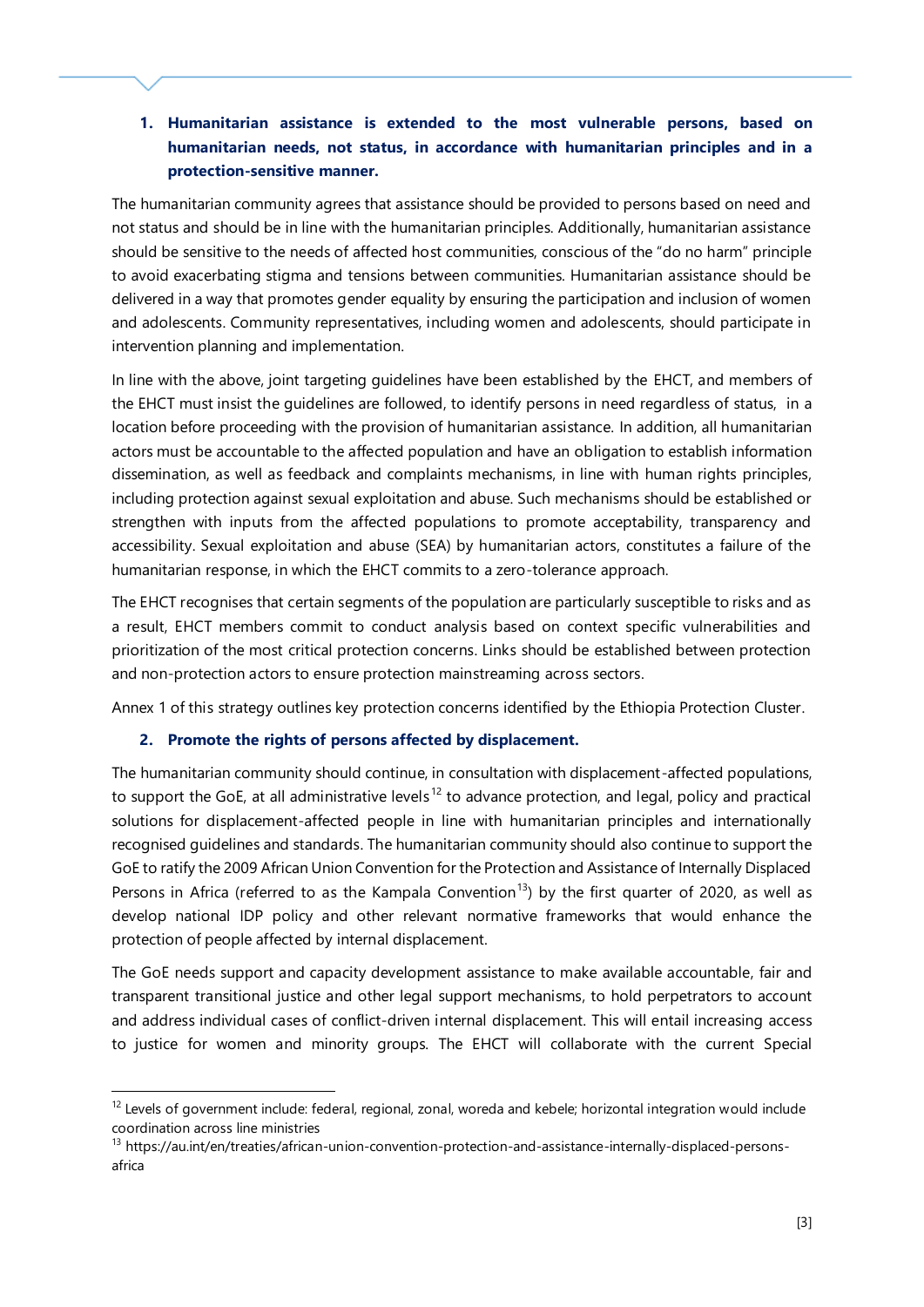Rapporteurs<sup>14</sup> on the Human Rights of IDPs and other high-level individuals in facilitating their missions to the country and ensuring an open dialogue with the GoE on key protection issues and opportunities for durable solutions.

The EHCT will prepare an advocacy strategy and action plan aimed at enhancing the protection of the rights of IDPs by the GoE and relevant regional, zonal, woreda and kebele authorities. In view of possible additional returns planned by the GoE, the EHCT will continue to advocate with the GoE to respect the principles of voluntariness, safety, dignity, participation, sharing of information, accountability to affected populations, the "do no harm" principle, as well as sustainability that have previously been overlooked in the return process.

## **3. Integrate the centrality of protection in the transition towards durable solutions.**

In line with DSI, the EHCT should work with the GoE to ensure that a rights-based approach to durable solutions is promoted and that immediate humanitarian needs of communities in areas of return, relocation and local integration are addressed. Protection and peacebuilding are essential components of any DSI. Capacity development initiatives for local government service providers should be included in DSI to address the continued lack of basic and specialized protection services, including child protection and gender-based violence (GBV), that meet global standards of care.

Providing short-term assistance is essential to ensure displacement-affected communities are able to access their basic needs for a transitional period, until they can engage in a longer-term recovery process. In tandem, the EHCT commits to support the GoE and development partners to undertake participatory inclusive, gender-balanced planning and durable solutions, with all community members in areas impacted by return, recovery and local integration based durable solutions. These communitybased plans can provide the basis for investments in the community by development partners, and the process will support peacebuilding efforts.

In addition to host community members, IDPs and returnees should be included in national, regional and local development programs that address livelihood, shelter, health, water and sanitation and education. The EHCT should work to advocate with the GoE to ensure that adequate budgetary allocations and administrative mechanisms are in place for prioritized social transfers (e.g. MoLSA social welfare benefits, HLP compensation, return grants), in order to facilitate access to durable solutions.

## **4. Ensure a Child and Gender-Sensitive Approach in the humanitarian response to improve services for women, men, girls and boys.**

The lack of quality care, monitoring of the quality of service provision, and specialized response are especially concerning, as communities continue to be exposed to violence and experience stress and trauma due to displacement and conflict. Services and qualified personnel should be put in place in new emergency-affected locations or scaled-up and monitored in the current operational context. Priority services include psychosocial support, case management and referral services (notably on medical, legal, safety), interim care, family tracing and reunification of unaccompanied and separated children, support for survivors of GBV, including men and boys, and other forms of violence, provision of information, counselling, technical assistance and training with respect to Housing, Land and Property (HLP), legal identity documentation and human rights.

1

<sup>&</sup>lt;sup>14</sup> Special Rapporteur for the Human Rights of IDPs and Special Rapporteur on Refugees, Asylum-Seekers, IDPs and Migrants of the African Union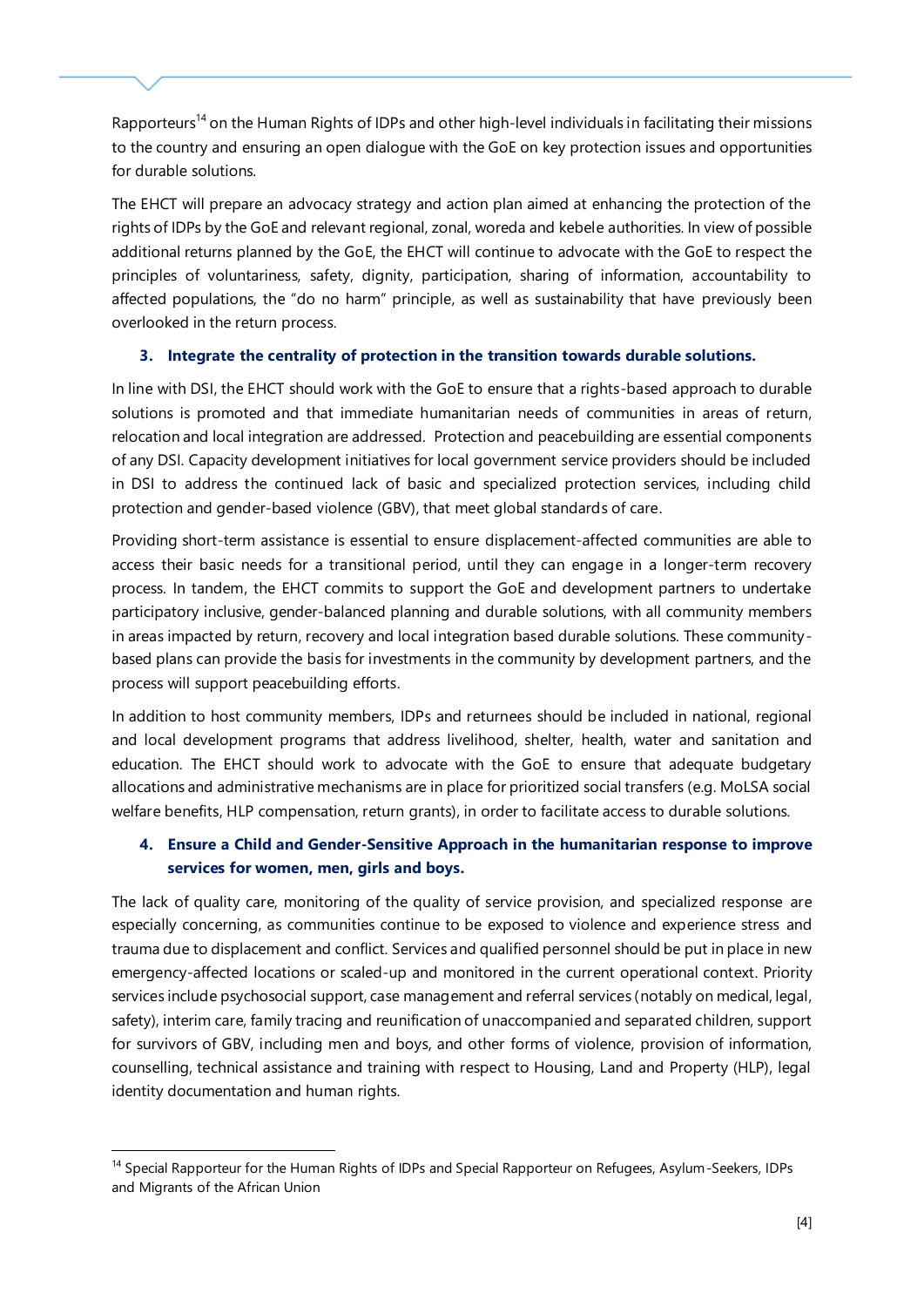Reproductive health services are a priority. Women, adolescent girls and girls of reproductive age with specific needs will be supported with dignity kits and awareness raising on their right to access support. Health systems need to increase access to services, strengthen capacity, and improve response services for survivors. All humanitarian actors must take appropriate action(s) in their programming to avoid creating or exacerbating risks of GBV incidents, and actively contribute to reducing the existing risks.

The EHCT recognizes that Child Protection and GBV management includes capacity development of professionals (e.g. social services, health, education, and legal) better identification of survivors, referral pathways for those in need of medical or legal assistance, and safe spaces/shelters for survivors, including women and girls and men and boys. In addition, CP/GBV risks need to be mitigated across all sectors; frontline workers must be aware of the GBV Guiding Principles<sup>15</sup> and CP Minimum Standards<sup>16</sup> to provide safe and ethical referrals.

### **IV. Actions Required to Meet the Priority Objectives**

The Ethiopia Protection Cluster (EPC), Child-Protection (CP) and Gender-Based Violence (GBV) Areas of Responsibility (CP/GBV AoR), the Housing, Land and Property Working Group (HLP WG) and the Site Management Support Working Group (SMS WG) have detailed the protection risks that need to be addressed at the operational level through the Cluster system and by protection mainstreaming and integrated programming. The EHCT, will focus on the four agreed strategic objectives and workplan activities, which are in line with initiatives undertaken by other coordination forums, including the Federal and Reginal Durable Solutions Working Groups, the UN Team Durable Solutions Group, the PSEA Network, Access Initiatives, the Accountability to Affected Populations Working Group (AAP WG) and the Gender Working Group (GWG).

#### **V. Monitoring**

The EHCT Protection Strategy is not static, it will adapt to the evolving situation. The strategy requires the support of all actors, including senior leadership, to provide a regular and updated understanding and analysis of protection risks and violations, so the EHCT can address these and adapt the strategy accordingly. Discussions of this strategy, related progress, challenges and needed changes should be a standing item of the EHCT agenda. The Protection Cluster, together with OCHA and other parts of the humanitarian architecture, at field level and national level, will ensure regular briefings to the EHCT on progress and monitoring of the work plan. For the mid-year evaluation, the EHCT will commission an independent evaluation to assess progress and advise on course corrections to enhance progress on the objectives of this strategy. An EHCT Protection Strategy Monitoring Group may also be initiated to assist with the interagency review process.

#### **Addis Ababa, Ethiopia**

1

**Endorsed 01 August 2019**

<sup>15</sup> IASC Guidelines for Integrating Gender-Based Violence Interventions in Humanitarian Settings: Reducing risk, promoting resilience and aiding recovery.

<sup>&</sup>lt;sup>16</sup> Minimum Standards for Child Protection in Humanitarian Action (CPMS)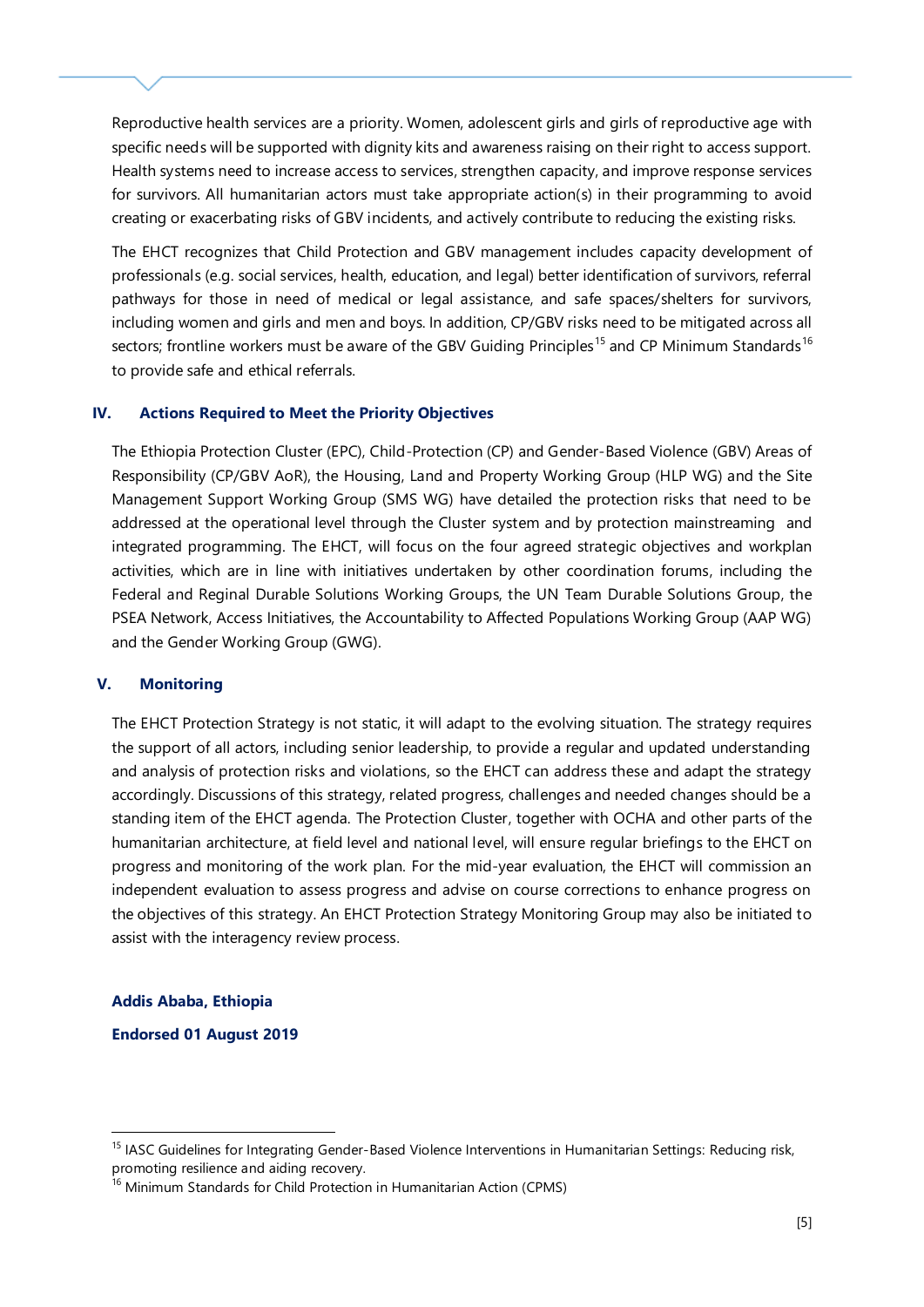#### **Annex 1: Key Protection Concerns**

The most acute protection concerns documented by the Ethiopia Protection Cluster are outlined below:

**Lack of Access to Services:** A substantial number of IDPs with protection-related vulnerabilities do not have access to adequate basic services, e.g. food, shelter, health care, sanitation, education, and social welfare services. This is a result of lack of resources as well as exclusion of services based on status. When people face conditions of extreme hardship, they turn to adverse coping mechanisms to survive, including child marriage, child labour, hazardous migration, transactional sex and neglect of persons with specific needs such as persons with disabilities, serious medical conditions, older persons without caregivers, and those affected by mental health and psychosocial distress.

**Gender-Based Violence:** GBV is exacerbated, both in frequency and severity, in a crisis and displacement. However, GBV and especially sexual violence, of both males and females, is grossly underreported due to fears of retaliation by the perpetrator, stigmatisation by communities and family members as well as limited availability and confidence in response services. Humanitarian assistance should be delivered in a way that promotes age and gender equality by ensuring the participation and inclusion of women, adolescents and children.

**Child Protection:** Children separated from their families and caregivers, as well as those living in poverty, face risks of exposure to child labour, child trafficking, child marriage, psychosocial distress and school drop-out.

**Safety and Security:** Peace-building efforts at regional, local and community levels have led to improved safety and security conditions in parts of the country and therefore should be supported and expanded. However, there remains reports of insecurity, clashes and the presence of armed groups, and lack of accountability for perpetrators of violence are the main reason cited by IDPs in early 2019<sup>17</sup> for not intending or wanting to return.

**Involuntary Returns:** In some areas, the situation remains tense and conditions for voluntary, safe and dignified returns were not met prior to the implementation of the Federal Return Plan<sup>18</sup>. As a result of involuntary returns, the continued movement of individuals from displacement locations to return areas and back again, exacerbates their vulnerability and dependency on humanitarian assistance.

**Housing, Land and Property:** Disputes over land and natural resources are often at the centre of conflict, including territorial acquisition and the resulting occupation of homes and land, driving displacement. When conflict ends, disputes over occupied property are a continued source of instability, preventing durable solutions for returning populations and threatening the success of potential peace agreements. Furthermore, individuals can struggle to assert their rights to restitution or compensation for their HLP, upon return or in relocation scenarios. HLP issues are relevant during all stages of displacement, and if not adequately addressed the potential for continued and increased conflicts over land will remain high.

1

 $17$  Source: Protection monitoring reports, assessments as well as go and see visits.

<sup>&</sup>lt;sup>18</sup> Strategic Plan to Address Internal Displacement in Ethiopia, Prepared by Ministry of Peace and National Disaster Risk Management Commission, April 2019.